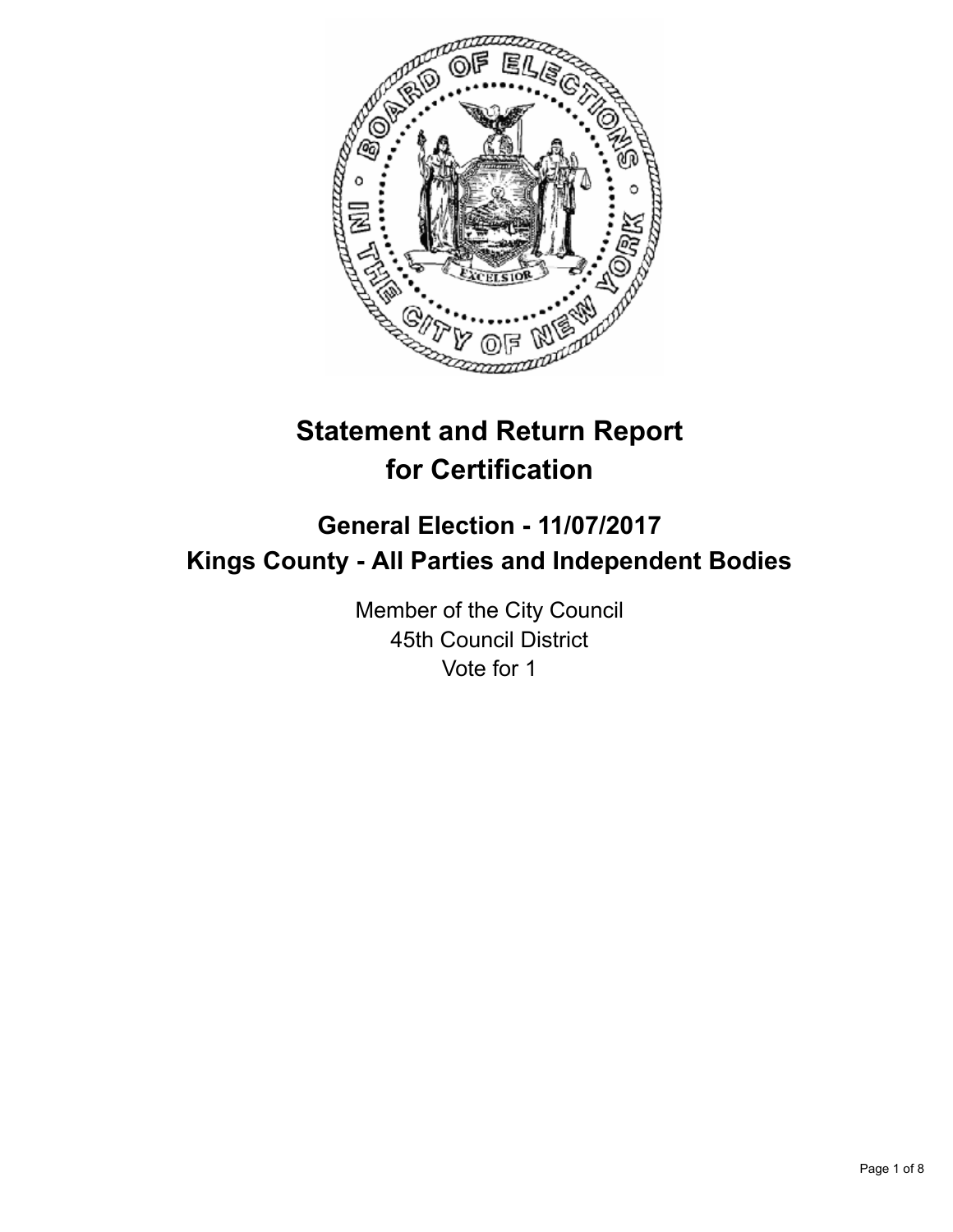

| <b>PUBLIC COUNTER</b>                                    | 5,868                   |
|----------------------------------------------------------|-------------------------|
| <b>MANUALLY COUNTED EMERGENCY</b>                        | 0                       |
| <b>ABSENTEE / MILITARY</b>                               | 119                     |
| <b>AFFIDAVIT</b>                                         | 33                      |
| <b>Total Ballots</b>                                     | 6,020                   |
| Less - Inapplicable Federal/Special Presidential Ballots | 0                       |
| <b>Total Applicable Ballots</b>                          | 6,020                   |
| JUMAANE D. WILLIAMS (DEMOCRATIC)                         | 4,913                   |
| JUMAANE D. WILLIAMS (WORKING FAMILIES)                   | 262                     |
| ANTHONY BECKFORD (TRUE FREEDOM)                          | 203                     |
| AKIVA KLEIN (WRITE-IN)                                   | 1                       |
| AKIVA LEIBIER (WRITE-IN)                                 | 1                       |
| ANTHONY MOTTOZA (WRITE-IN)                               | 1                       |
| ANTHONY ROTONDI (WRITE-IN)                               | 1                       |
| AVIVA Z. PARNES (WRITE-IN)                               | 1                       |
| CHARLES BING (WRITE-IN)                                  | 1                       |
| DAVID GREENFIELD (WRITE-IN)                              | 1                       |
| ERICK C. EARLE (WRITE-IN)                                | 1                       |
| ESTHER JACOBS (WRITE-IN)                                 | 1                       |
| ESTHER NEWMAN (WRITE-IN)                                 | $\overline{\mathbf{c}}$ |
| JOHN QUAGLIONE (WRITE-IN)                                | 1                       |
| LINDA LOVELACE (WRITE-IN)                                | $\mathbf{1}$            |
| MATHIEU EUGENE (WRITE-IN)                                | 1                       |
| MOSHE PERLMAN (WRITE-IN)                                 | 1                       |
| ROBERT PAGANI (WRITE-IN)                                 | 1                       |
| SHEA RUBENSTEIN (WRITE-IN)                               | 1                       |
| SIMCHA FELDER (WRITE-IN)                                 | 1                       |
| UNATTRIBUTABLE WRITE-IN (WRITE-IN)                       | 12                      |
| WOLF SENDER (WRITE-IN)                                   | 1                       |
| YAKOV YOSEF HARTMAN (WRITE-IN)                           | 1                       |
| YECHESKEL NEUHOFF (WRITE-IN)                             | 1                       |
| YISRAEL KUTZ (WRITE-IN)                                  | 1                       |
| YONI HIKIND (WRITE-IN)                                   | 1                       |
| <b>Total Votes</b>                                       | 5,413                   |
| Unrecorded                                               | 607                     |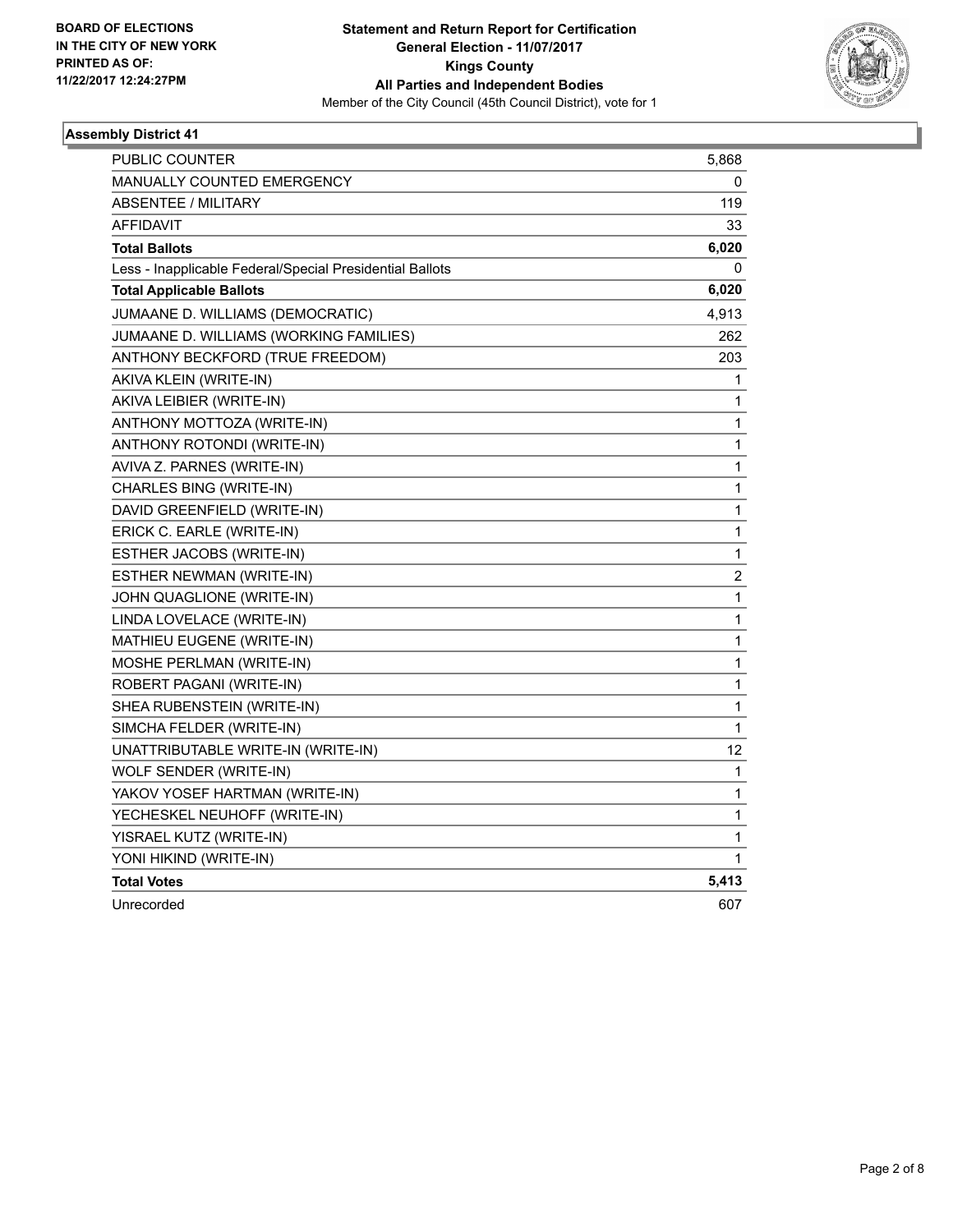

| <b>PUBLIC COUNTER</b>                                    | 7,621                   |
|----------------------------------------------------------|-------------------------|
| MANUALLY COUNTED EMERGENCY                               | 0                       |
| <b>ABSENTEE / MILITARY</b>                               | 139                     |
| <b>AFFIDAVIT</b>                                         | 67                      |
| <b>Total Ballots</b>                                     | 7,827                   |
| Less - Inapplicable Federal/Special Presidential Ballots | 0                       |
| <b>Total Applicable Ballots</b>                          | 7,827                   |
| JUMAANE D. WILLIAMS (DEMOCRATIC)                         | 6,390                   |
| JUMAANE D. WILLIAMS (WORKING FAMILIES)                   | 462                     |
| ANTHONY BECKFORD (TRUE FREEDOM)                          | 251                     |
| AVIVA PAPNES (WRITE-IN)                                  | 1                       |
| BRIAN-CHRISTOPHER A. CUNNINGHAM (WRITE-IN)               | 4                       |
| CHAIM M. DEUTSCH (WRITE-IN)                              | 4                       |
| DULVI WEISS (WRITE-IN)                                   | 1                       |
| ERNECT SKINNER (WRITE-IN)                                | 1                       |
| <b>GERRER REBBE (WRITE-IN)</b>                           | 1                       |
| HOWARD STERN (WRITE-IN)                                  | 1                       |
| JOSEPH IOLER (WRITE-IN)                                  | 1                       |
| LEROY WILLIAMS (WRITE-IN)                                | 1                       |
| MANUEL WAN (WRITE-IN)                                    | 1                       |
| MATHIEU EUGENE (WRITE-IN)                                | 4                       |
| MICHAEL KAUFMAN (WRITE-IN)                               | 1                       |
| MICHAEL KOFEMAN (WRITE-IN)                               | 1                       |
| MICHAEL R. PASTERNAK (WRITE-IN)                          | 1                       |
| MIRIAM KORSINSKY (WRITE-IN)                              | 1                       |
| MOSES KUSHNER (WRITE-IN)                                 | 1                       |
| ROBERT CORNEGY (WRITE-IN)                                | 1                       |
| RUDY GULLIANI (WRITE-IN)                                 | 1                       |
| SHIMOFY FELDMAN (WRITE-IN)                               | 1                       |
| SHMUEL WEBER (WRITE-IN)                                  | 1                       |
| SURCLIFFE T. EATTAN (WRITE-IN)                           | 1                       |
| TODD PLOTCHER (WRITE-IN)                                 | 1                       |
| UNATTRIBUTABLE WRITE-IN (WRITE-IN)                       | 13                      |
| UNCOUNTED WRITE-IN PER STATUTE (WRITE-IN)                | 1                       |
| YECHEZKEL NEUDROFF (WRITE-IN)                            | 1                       |
| YECHEZKEL NEUHOFF (WRITE-IN)                             | $\overline{\mathbf{c}}$ |
| YECHEZKEL NEUHUFF (WRITE-IN)                             | 1                       |
| <b>Total Votes</b>                                       | 7,152                   |
| Unrecorded                                               | 675                     |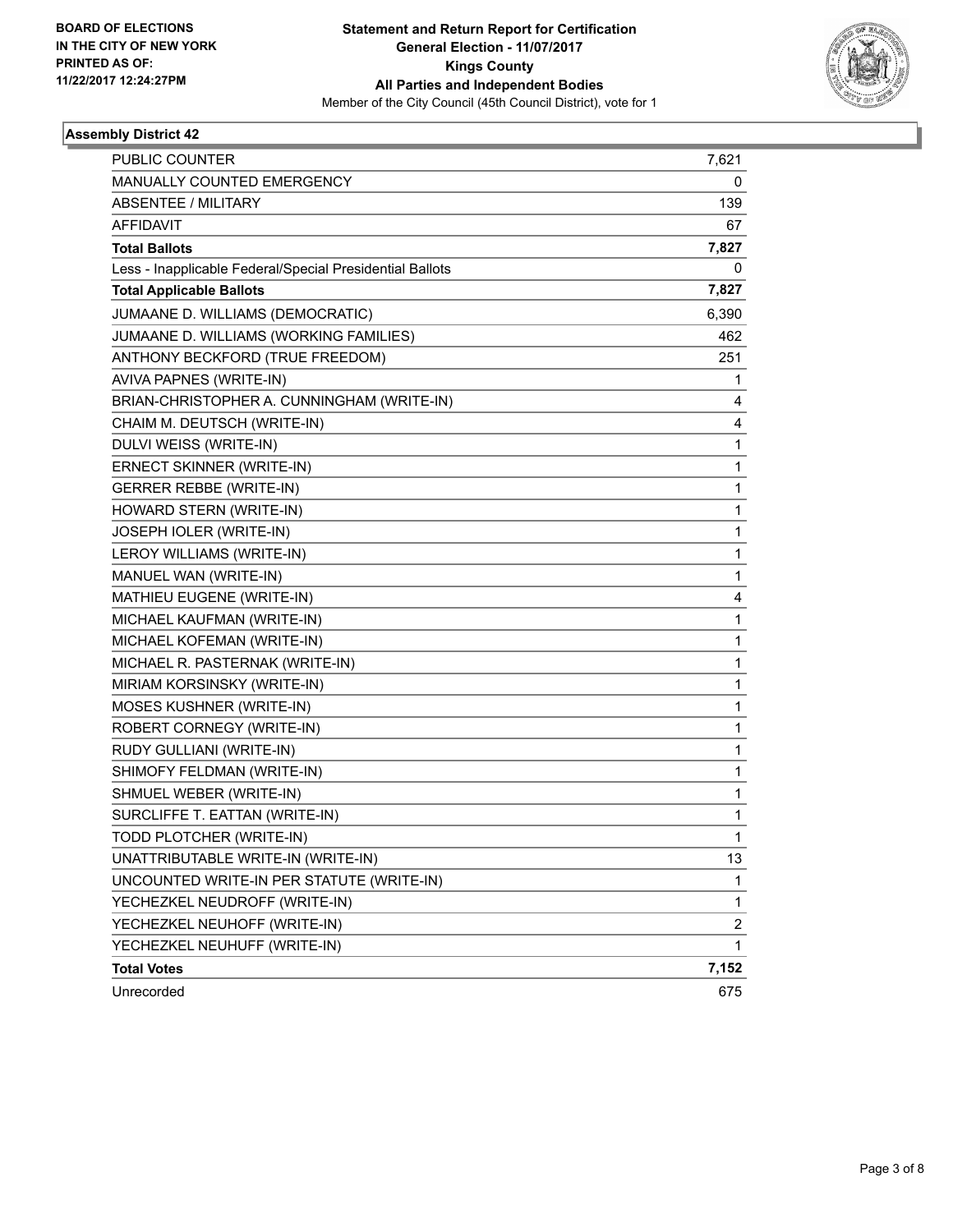

| PUBLIC COUNTER                                           | 820            |
|----------------------------------------------------------|----------------|
| <b>MANUALLY COUNTED EMERGENCY</b>                        | 0              |
| ABSENTEE / MILITARY                                      | 12             |
| <b>AFFIDAVIT</b>                                         | 8              |
| <b>Total Ballots</b>                                     | 840            |
| Less - Inapplicable Federal/Special Presidential Ballots | 0              |
| <b>Total Applicable Ballots</b>                          | 840            |
| JUMAANE D. WILLIAMS (DEMOCRATIC)                         | 506            |
| JUMAANE D. WILLIAMS (WORKING FAMILIES)                   | 113            |
| ANTHONY BECKFORD (TRUE FREEDOM)                          | 51             |
| BRIAN-CHRISTOPHER A. CUNNINGHAM (WRITE-IN)               | 1              |
| DAVID GREENFIELD (WRITE-IN)                              | 1              |
| <b>DUGLAS ALATE (WRITE-IN)</b>                           | 1              |
| HARRY BAILY (WRITE-IN)                                   | 1              |
| UNATTRIBUTABLE WRITE-IN (WRITE-IN)                       | $\overline{2}$ |
| YECHEZKEI NEWOFF (WRITE-IN)                              | 1              |
| YONI HIKIND (WRITE-IN)                                   | 1              |
| <b>Total Votes</b>                                       | 678            |
| Unrecorded                                               | 162            |

| PUBLIC COUNTER                                           | 435            |
|----------------------------------------------------------|----------------|
| <b>MANUALLY COUNTED EMERGENCY</b>                        | 0              |
| <b>ABSENTEE / MILITARY</b>                               | 9              |
| <b>AFFIDAVIT</b>                                         | 4              |
| <b>Total Ballots</b>                                     | 448            |
| Less - Inapplicable Federal/Special Presidential Ballots | 0              |
| <b>Total Applicable Ballots</b>                          | 448            |
| JUMAANE D. WILLIAMS (DEMOCRATIC)                         | 286            |
| JUMAANE D. WILLIAMS (WORKING FAMILIES)                   | 30             |
| ANTHONY BECKFORD (TRUE FREEDOM)                          | 32             |
| ALEX MENCET (WRITE-IN)                                   | 1              |
| ARTHUR KATZ (WRITE-IN)                                   | $\overline{2}$ |
| DAVID GREENFIELD (WRITE-IN)                              | 1              |
| ELISHEVER ZIEGLER (WRITE-IN)                             | 1              |
| MOSHE KLEIN (WRITE-IN)                                   | 1              |
| NEIL MOSTOFSKY (WRITE-IN)                                | 1              |
| SARAH ZIEGLER (WRITE-IN)                                 | 1              |
| TZIPORA ZIEGLER (WRITE-IN)                               | 1              |
| TZIPPY ZIEGLER (WRITE-IN)                                | 1              |
| YONI HIKIND (WRITE-IN)                                   | 1              |
| <b>Total Votes</b>                                       | 359            |
| Unrecorded                                               | 89             |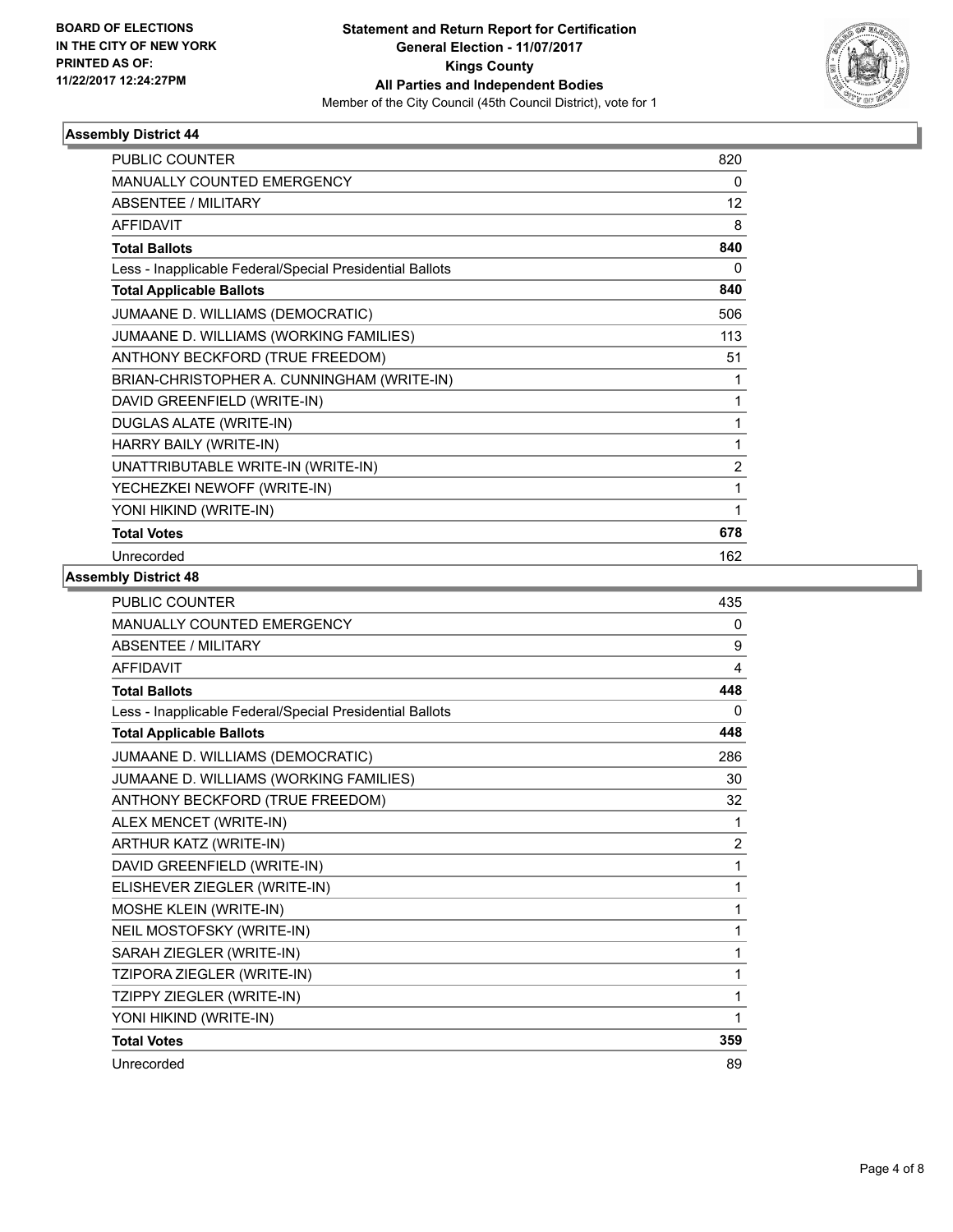

| PUBLIC COUNTER                                           | 7,751          |
|----------------------------------------------------------|----------------|
| <b>MANUALLY COUNTED EMERGENCY</b>                        | 0              |
| <b>ABSENTEE / MILITARY</b>                               | 102            |
| <b>AFFIDAVIT</b>                                         | 42             |
| <b>Total Ballots</b>                                     | 7,895          |
| Less - Inapplicable Federal/Special Presidential Ballots | 0              |
| <b>Total Applicable Ballots</b>                          | 7,895          |
| JUMAANE D. WILLIAMS (DEMOCRATIC)                         | 7,269          |
| JUMAANE D. WILLIAMS (WORKING FAMILIES)                   | 227            |
| ANTHONY BECKFORD (TRUE FREEDOM)                          | 94             |
| BRIAN-CHRISTOPHER A. CUNNINGHAM (WRITE-IN)               | 1              |
| DANEEK I.MILLER (WRITE-IN)                               | 1              |
| <b>GERALD DUMONT (WRITE-IN)</b>                          | 1              |
| JEAN LA FUNTANT (WRITE-IN)                               | 1              |
| NELL DEGRASSE TYSON (WRITE-IN)                           | 1              |
| NICK VELLIOS (WRITE-IN)                                  | 1              |
| UNATTRIBUTABLE WRITE-IN (WRITE-IN)                       | $\overline{2}$ |
| <b>Total Votes</b>                                       | 7,598          |
| Unrecorded                                               | 297            |

| <b>PUBLIC COUNTER</b>                                    | 679 |
|----------------------------------------------------------|-----|
| <b>MANUALLY COUNTED EMERGENCY</b>                        | 0   |
| ABSENTEE / MILITARY                                      | 9   |
| AFFIDAVIT                                                | 4   |
| <b>Total Ballots</b>                                     | 692 |
| Less - Inapplicable Federal/Special Presidential Ballots | 0   |
| <b>Total Applicable Ballots</b>                          | 692 |
| JUMAANE D. WILLIAMS (DEMOCRATIC)                         | 599 |
| JUMAANE D. WILLIAMS (WORKING FAMILIES)                   | 22  |
| ANTHONY BECKFORD (TRUE FREEDOM)                          | 13  |
| NAOMI HOPKINS (WRITE-IN)                                 |     |
| <b>Total Votes</b>                                       | 635 |
| Unrecorded                                               | 57  |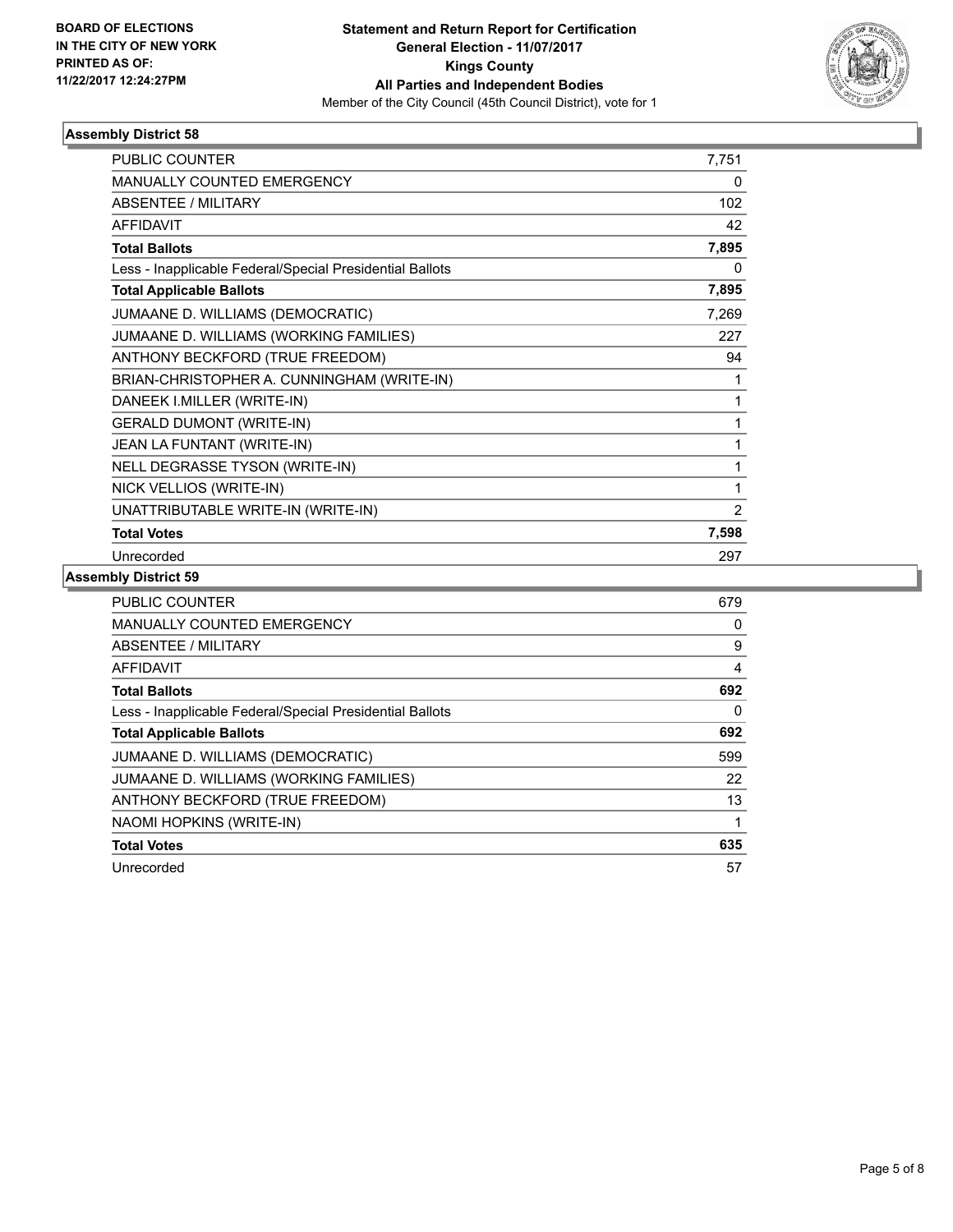

### **Total for Member of the City Council (45th Council District) - Kings County**

| PUBLIC COUNTER                                           | 23,174                  |
|----------------------------------------------------------|-------------------------|
| MANUALLY COUNTED EMERGENCY                               | 0                       |
| <b>ABSENTEE / MILITARY</b>                               | 390                     |
| AFFIDAVIT                                                | 158                     |
| <b>Total Ballots</b>                                     | 23,722                  |
| Less - Inapplicable Federal/Special Presidential Ballots | 0                       |
| <b>Total Applicable Ballots</b>                          | 23,722                  |
| JUMAANE D. WILLIAMS (DEMOCRATIC)                         | 19,963                  |
| JUMAANE D. WILLIAMS (WORKING FAMILIES)                   | 1,116                   |
| ANTHONY BECKFORD (TRUE FREEDOM)                          | 644                     |
| AKIVA KLEIN (WRITE-IN)                                   | 1                       |
| AKIVA LEIBIER (WRITE-IN)                                 | 1                       |
| ALEX MENCET (WRITE-IN)                                   | 1                       |
| ANTHONY MOTTOZA (WRITE-IN)                               | 1                       |
| ANTHONY ROTONDI (WRITE-IN)                               | 1                       |
| ARTHUR KATZ (WRITE-IN)                                   | $\overline{\mathbf{c}}$ |
| AVIVA PAPNES (WRITE-IN)                                  | 1                       |
| AVIVA Z. PARNES (WRITE-IN)                               | $\mathbf{1}$            |
| BRIAN-CHRISTOPHER A. CUNNINGHAM (WRITE-IN)               | 6                       |
| CHAIM M. DEUTSCH (WRITE-IN)                              | 4                       |
| CHARLES BING (WRITE-IN)                                  | 1                       |
| DANEEK I.MILLER (WRITE-IN)                               | 1                       |
| DAVID GREENFIELD (WRITE-IN)                              | 3                       |
| <b>DUGLAS ALATE (WRITE-IN)</b>                           | 1                       |
| DULVI WEISS (WRITE-IN)                                   | 1                       |
| ELISHEVER ZIEGLER (WRITE-IN)                             | 1                       |
| ERICK C. EARLE (WRITE-IN)                                | 1                       |
| ERNECT SKINNER (WRITE-IN)                                | 1                       |
| ESTHER JACOBS (WRITE-IN)                                 | 1                       |
| ESTHER NEWMAN (WRITE-IN)                                 | 2                       |
| <b>GERALD DUMONT (WRITE-IN)</b>                          | $\mathbf{1}$            |
| <b>GERRER REBBE (WRITE-IN)</b>                           | 1                       |
| HARRY BAILY (WRITE-IN)                                   | 1                       |
| HOWARD STERN (WRITE-IN)                                  | 1                       |
| JEAN LA FUNTANT (WRITE-IN)                               | 1                       |
| JOHN QUAGLIONE (WRITE-IN)                                | $\mathbf{1}$            |
| JOSEPH IOLER (WRITE-IN)                                  | 1                       |
| LEROY WILLIAMS (WRITE-IN)                                | 1                       |
| LINDA LOVELACE (WRITE-IN)                                | 1                       |
| MANUEL WAN (WRITE-IN)                                    | 1                       |
| MATHIEU EUGENE (WRITE-IN)                                | 5                       |
| MICHAEL KAUFMAN (WRITE-IN)                               | $\mathbf{1}$            |
| MICHAEL KOFEMAN (WRITE-IN)                               | 1                       |
| MICHAEL R. PASTERNAK (WRITE-IN)                          | 1                       |
| MIRIAM KORSINSKY (WRITE-IN)                              | 1                       |
| MOSES KUSHNER (WRITE-IN)                                 | 1                       |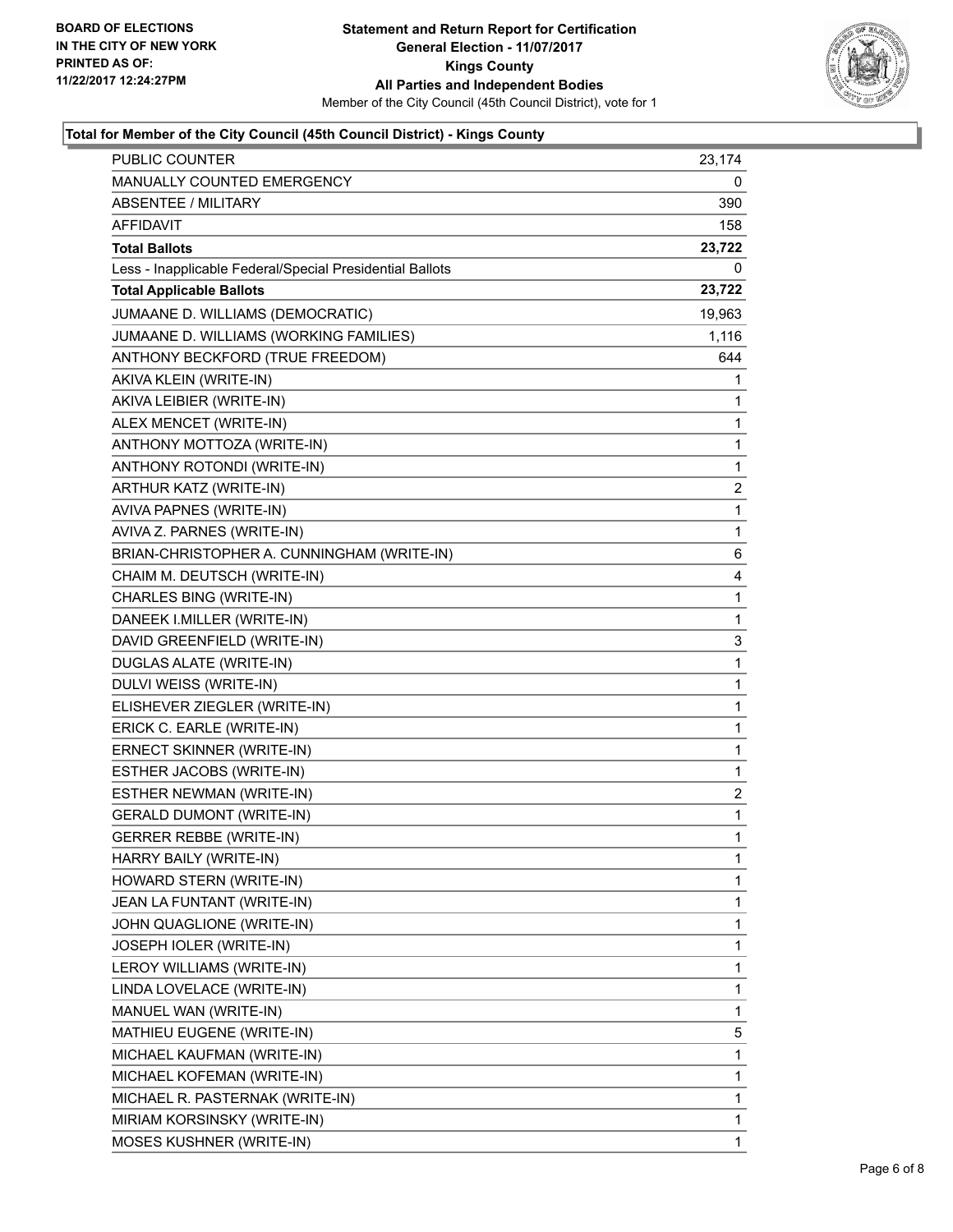

### **Total for Member of the City Council (45th Council District) - Kings County**

| MOSHE KLEIN (WRITE-IN)                    | 1            |
|-------------------------------------------|--------------|
| MOSHE PERLMAN (WRITE-IN)                  | 1            |
| NAOMI HOPKINS (WRITE-IN)                  | 1            |
| NEIL MOSTOFSKY (WRITE-IN)                 | 1            |
| NELL DEGRASSE TYSON (WRITE-IN)            | 1            |
| NICK VELLIOS (WRITE-IN)                   | 1            |
| ROBERT CORNEGY (WRITE-IN)                 | $\mathbf{1}$ |
| ROBERT PAGANI (WRITE-IN)                  | 1            |
| RUDY GULLIANI (WRITE-IN)                  | 1            |
| SARAH ZIEGLER (WRITE-IN)                  | 1            |
| SHEA RUBENSTEIN (WRITE-IN)                | 1            |
| SHIMOFY FELDMAN (WRITE-IN)                | 1            |
| SHMUEL WEBER (WRITE-IN)                   | $\mathbf{1}$ |
| SIMCHA FELDER (WRITE-IN)                  | 1            |
| SURCLIFFE T. EATTAN (WRITE-IN)            | 1            |
| TODD PLOTCHER (WRITE-IN)                  | 1            |
| TZIPORA ZIEGLER (WRITE-IN)                | 1            |
| TZIPPY ZIEGLER (WRITE-IN)                 | $\mathbf{1}$ |
| UNATTRIBUTABLE WRITE-IN (WRITE-IN)        | 29           |
| UNCOUNTED WRITE-IN PER STATUTE (WRITE-IN) | 1            |
| WOLF SENDER (WRITE-IN)                    | 1            |
| YAKOV YOSEF HARTMAN (WRITE-IN)            | $\mathbf{1}$ |
| YECHESKEL NEUHOFF (WRITE-IN)              | 1            |
| YECHEZKEI NEWOFF (WRITE-IN)               | 1            |
| YECHEZKEL NEUDROFF (WRITE-IN)             | 1            |
| YECHEZKEL NEUHOFF (WRITE-IN)              | 2            |
| YECHEZKEL NEUHUFF (WRITE-IN)              | 1            |
| YISRAEL KUTZ (WRITE-IN)                   | 1            |
| YONI HIKIND (WRITE-IN)                    | 3            |
| <b>Total Votes</b>                        | 21,835       |
| Unrecorded                                | 1,887        |
|                                           |              |